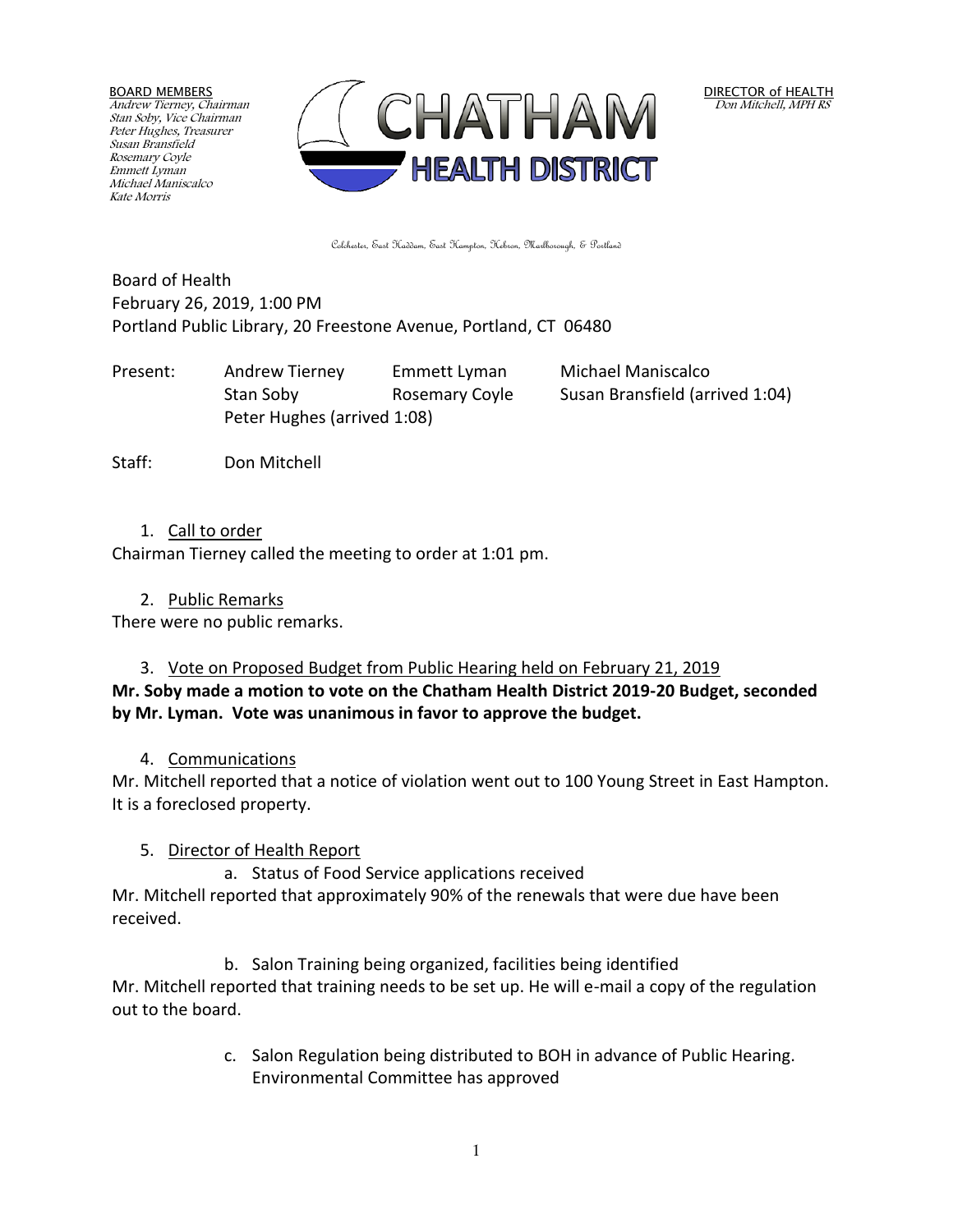# d. Status of CHD vehicles

Mr. Mitchell reported that the 2012 Ford Focus has significant things wrong with it that needs \$7500 worth of repair (Jaime's car). Melissa's vehicle needs to be replaced and he is in the process of trying to find one. Discussion ensued regarding the vehicles in the fleet. Mr. Mitchell reported that a car is turned over about every 2 years to try to keep them from getting too old.

# e. Meeting with East Haddam EDC

Mr. Mitchell reported the meeting with the Economic Development Administrator Suzan Smith (Vickie Han attended as well) was productive. Our health educator met with her as well. They discussed what kind of programs would be helpful for the town. We are starting to stock their brochure panels with our materials and keep them current. Ms. Smith suggested that we could have a program in the lobby when they are open on Tuesday nights. We would like to do that for all the towns. Ms. Smith also suggested that Chatham Health is not well identified as the health department, and we need to really get that information out to the community. We are going to have to get involved with the town boards and ask the selectmen to get the information out. The more we are recognized the more people can contact us for things they really want.

Suggestion was made to possibly changing the name of Chatham Health District as it does not really represent the towns in the district as well as there also being a political party sharing the Chatham name. Discussion ensued.

# f. Survey for Local Boards and Commissions

Mr. Mitchell would like Board members to find out what each of their towns would be interested in for programs.

# 6. Old Business

a. Personnel Committee to begin work on Employee Handbook re-write. Mr. Mitchell will e-mail the handbook to the Board if anyone wants it. Please let him know of things that might need to be changed. Mr. Mitchell and Tina Lanzi are making note of items that they have come across that need changing.

# 7. New Business

a. Interviews scheduled for March  $5<sup>th</sup>$  at Hebron Town Hall from 1:00 to 4:00. Panel to arrive 15 minutes ahead. Questions provided – need to choose which ones to use.

The interview team is Mr. Lyman, Mr. Maniscalco, and a representative from Colchester TBD. Mr. Mitchell stated that he has not yet received any question from the Board. Mr. Mitchell suggested going through the list of questions he supplied and rank them in order of importance. Discussion ensued.

Discussion ensued regarding different ways to market the District.

8. Approval of January 23, 2019, January 29, 2019 and February 21, 2019 meeting minutes **Mr. Soby made a motion to approve all three sets of minutes, seconded by Mr. Lyman. Vote was unanimous in favor, with Ms. Coyle abstaining.**